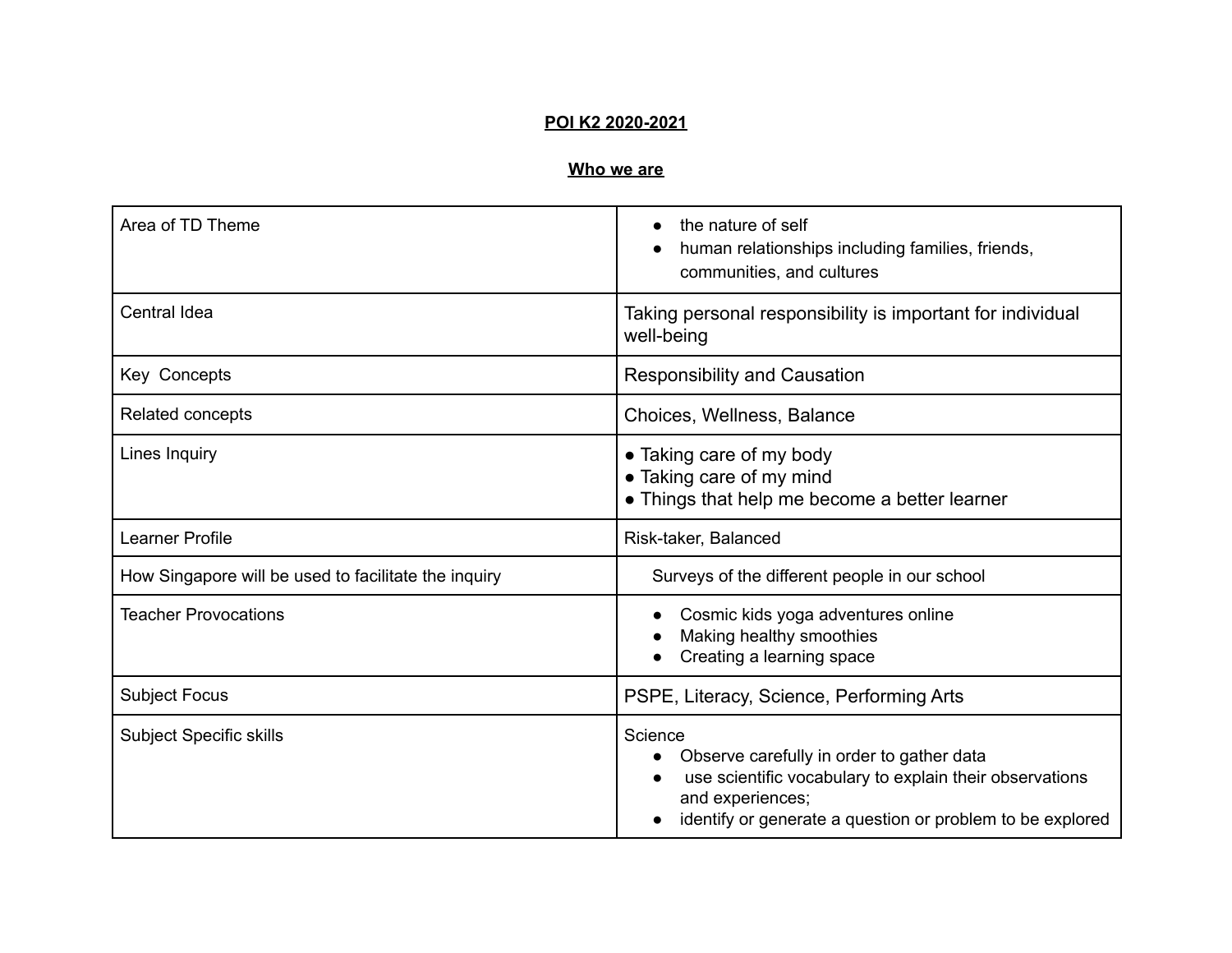|                                                                                      | <b>PSPE</b><br>Talking about their interactions with the environment.<br>Recognising actions that help them be healthy, safe and<br>physically active.<br>Exploring different ways the community keeps them<br>safe, healthy and active.<br>Identifying different settings where they can be active<br>and how to move and play safely.<br>PE:<br>Specific ways we help our mind and body |
|--------------------------------------------------------------------------------------|-------------------------------------------------------------------------------------------------------------------------------------------------------------------------------------------------------------------------------------------------------------------------------------------------------------------------------------------------------------------------------------------|
| Subject Specific Knowledge                                                           | recognize that living things, including humans, need<br>certain resources for energy and growth<br>identify the major food groups and be aware of the role<br>they play in human development                                                                                                                                                                                              |
| Core ATL's (TD Skills)                                                               | Self-management Skills: safety, healthy lifestyles, codes of<br>behaviour and informed choices.<br>Thinking Skills: acquisition of knowledge, dialectical thought.<br><b>Social Skills:</b> Accepting Responsibility, Respecting Others,<br>Adopting a Variety of Group Roles.<br><b>Communication Skills: Non-verbal.</b>                                                                |
| Integrators contributions                                                            | Pastoral Link - Being Healthy, Safe & Active (PSPE)                                                                                                                                                                                                                                                                                                                                       |
| What does a Grade Level appropriate understanding of this<br>central idea look like? | Students demonstrate making good choices to stay safe; be<br>aware of healthy choices and informed choices for their<br>academic and physical well-being.                                                                                                                                                                                                                                 |
| The essence of this unit in less than 20 words                                       | Responsibilities at home and school help in staying healthy and<br>safe.                                                                                                                                                                                                                                                                                                                  |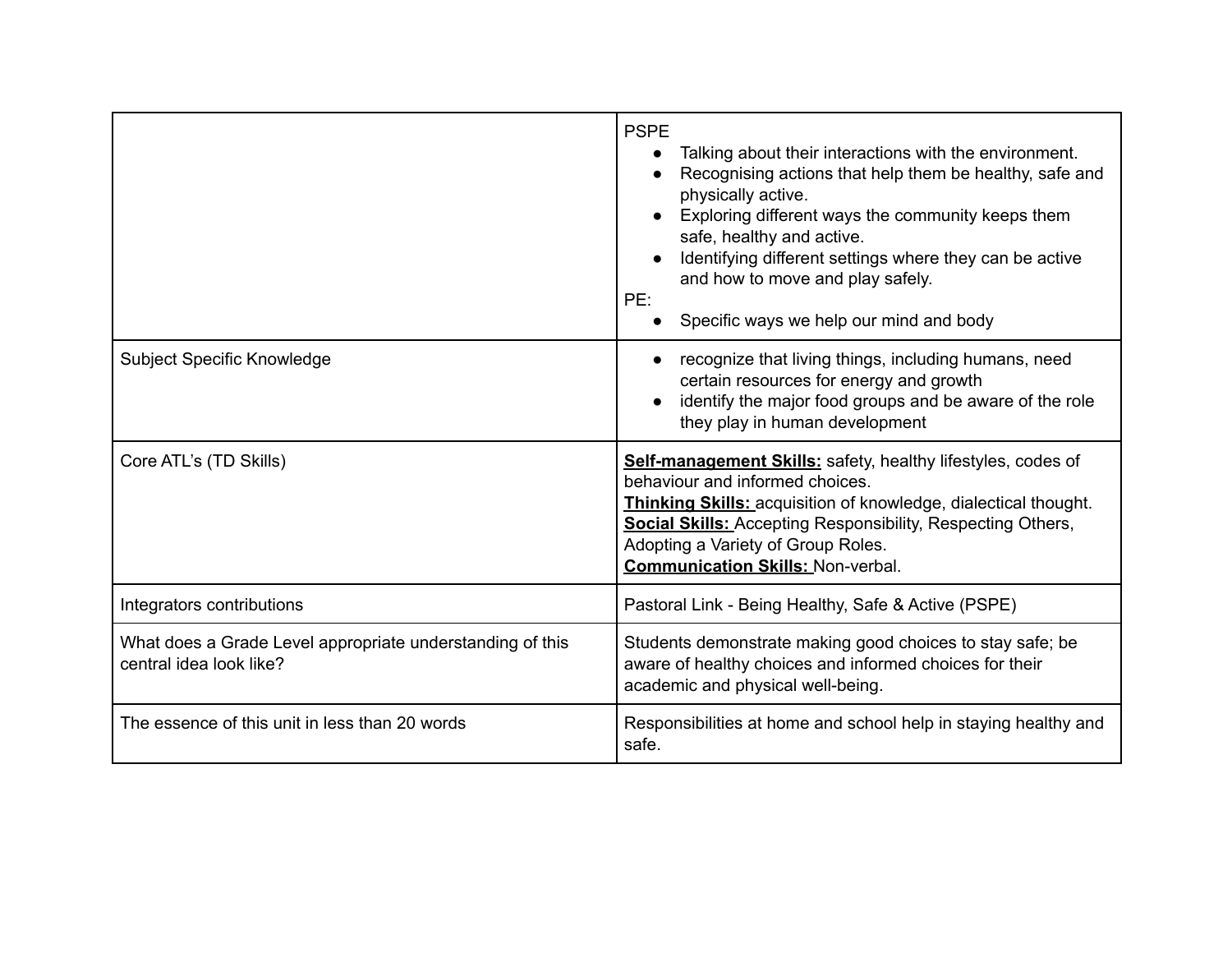### **How we express ourselves**

| Area of TD Theme                                     | • the ways in which we reflect on, extend and enjoy our<br>creativity                                                                                           |
|------------------------------------------------------|-----------------------------------------------------------------------------------------------------------------------------------------------------------------|
| <b>Central Idea</b>                                  | Cultures express themselves through celebrations                                                                                                                |
| Key Concepts                                         | Form, connection, reflection                                                                                                                                    |
| Related concepts                                     | Imagination, culture, opinion, interpretation                                                                                                                   |
| Lines Inquiry                                        | Why people celebration features of celebration<br>Features of celebration<br>What meaning people assign to celebrations                                         |
| Learner Profile                                      | Communicators, open-minded, Risk-Takers                                                                                                                         |
| How Singapore will be used to facilitate the inquiry | Visiting places during celebrations<br>Orchard road Christmas decorations<br>Little India<br>Chinatown                                                          |
| <b>Teacher Provocations</b>                          | What are celebrations?<br>What do we celebrate?<br>Why do we celebrate this?<br>What celebrations are important to you?<br>How do you celebrate in your family? |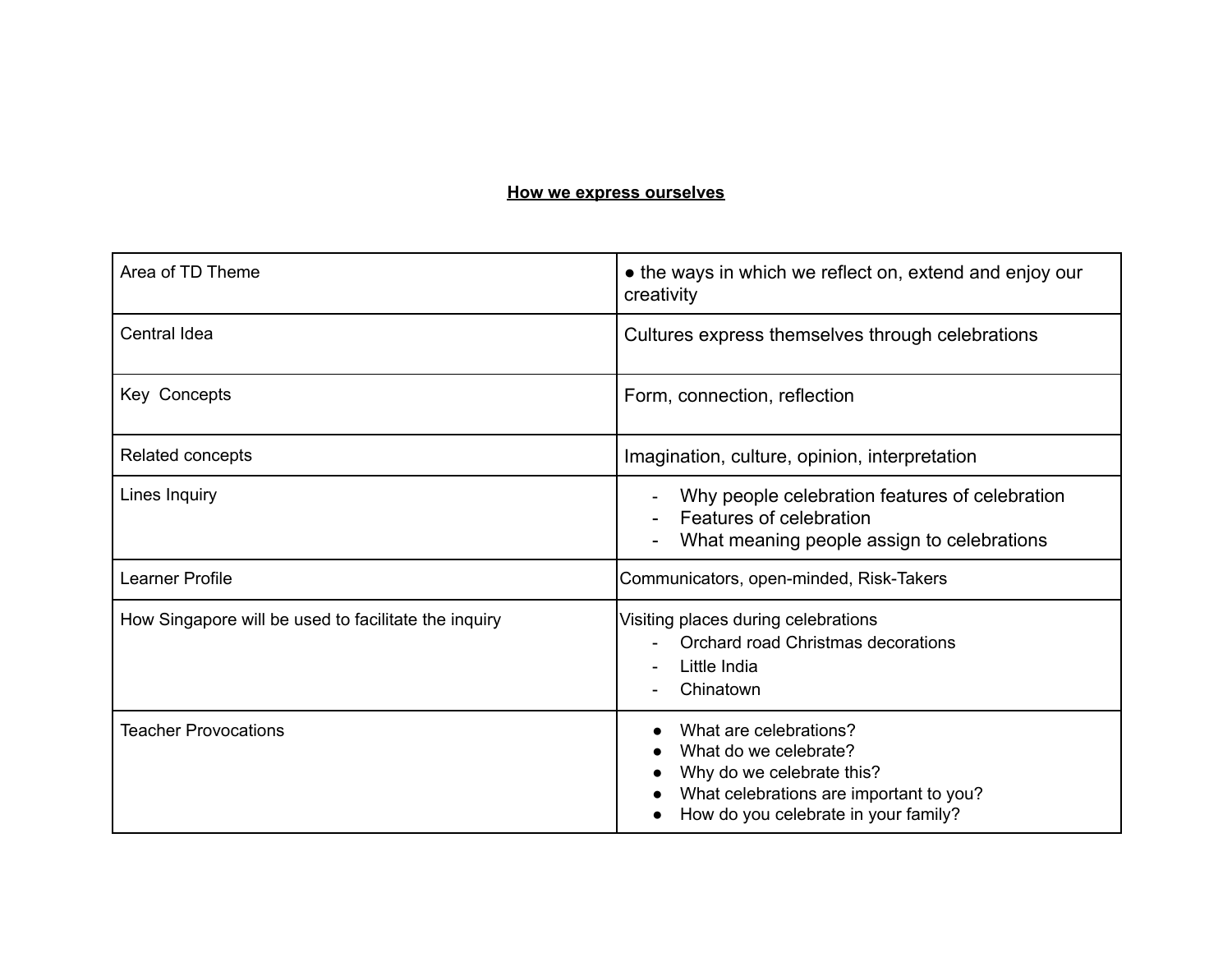| <b>Subject Focus</b>              | Visual Arts, Performing Arts, Humanities                                                                                                                                                                                                                                                                                                                  |
|-----------------------------------|-----------------------------------------------------------------------------------------------------------------------------------------------------------------------------------------------------------------------------------------------------------------------------------------------------------------------------------------------------------|
| <b>Subject Specific skills</b>    | <b>Humanities</b><br>orientate in relation to place and time<br><b>Visual Arts</b><br>Students will explore and create a variety of visual tools<br>for story-telling                                                                                                                                                                                     |
| <b>Subject Specific Knowledge</b> | <b>Literacy:</b><br>listening to & responding to stories; ; telling stories;<br>$\bullet$<br>recognizing different forms of storytelling<br><b>Humanities:</b><br>• understand that the stories we tell are connected to the<br>world around us<br><b>Visual Arts:</b><br>Identify materials and processes used in the creation of<br>story-telling aids. |
| Core ATL's (TD Skills)            | <b>Thinking Skills:</b><br>comprehension, application, synthesis, dialectical<br>thought<br><b>Social skills:</b><br>resolving conflict, group decision making, adopting a<br>$\bullet$<br>variety of group roles<br><b>Communication skills:</b><br>listening, speaking, reading, writing, viewing, presenting,<br>non-verbal                            |
| Integrators contributions         | <b>Visual Arts:</b><br>Music:<br>Learning songs from different celebrations                                                                                                                                                                                                                                                                               |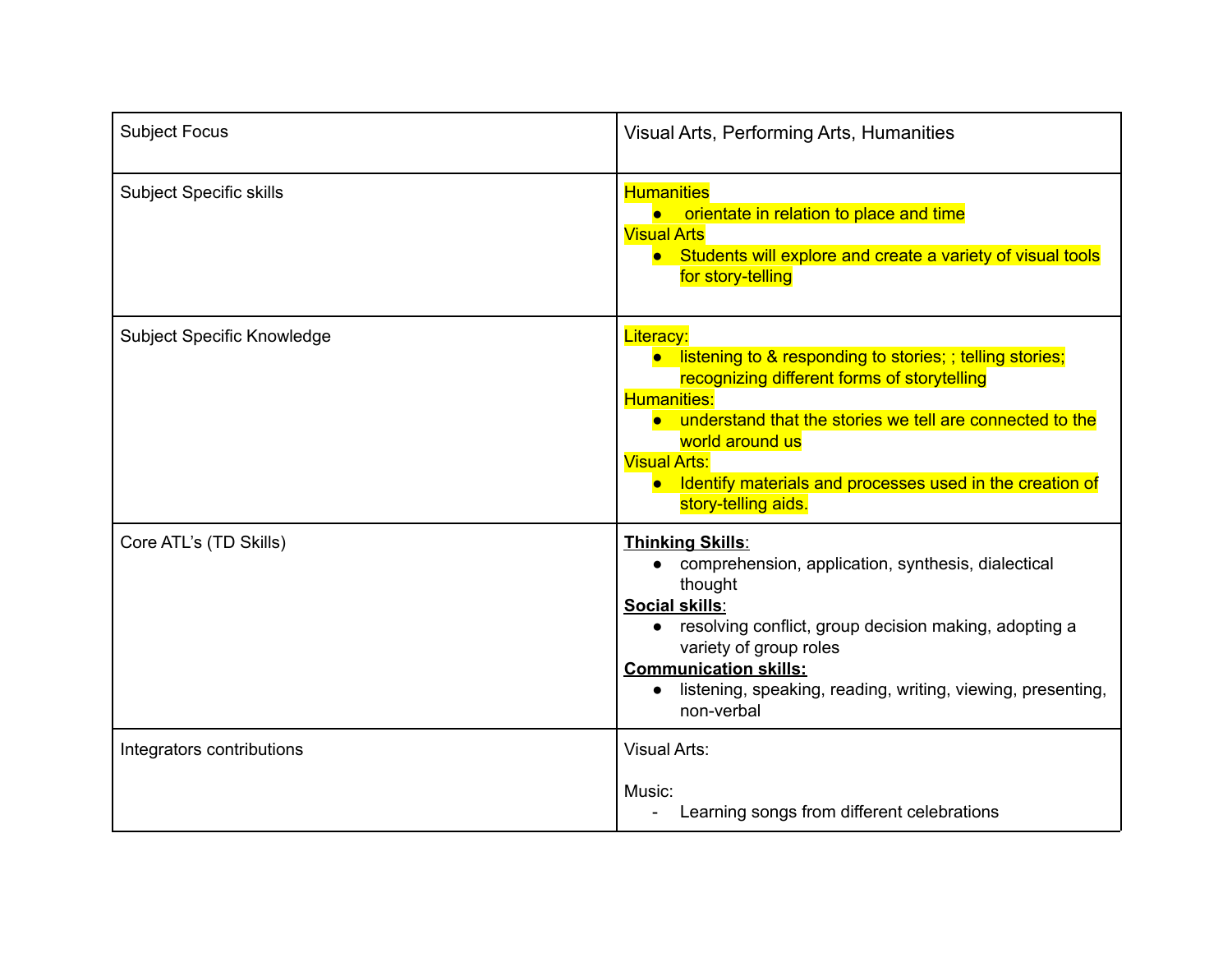|                                                                                      | Mandarin:<br>Shared the story 'xiao ji zhao ma ma' and made a storybook.<br>Apron story. Children are requested to draw some pictures of the<br>story and stick on the apron then retell the story.<br>Song'yang wa wa he xiao xiong tiao wu'.<br>sign language song 'you ni de di fang shi tian tang'<br>Shared the story 'da jia yi qi wan' and retell the story using dice.<br>Children need to make a dice.<br>Presuming the end of the story.<br>Sort images according to story content.<br>Shared the story 'wo ai mei mei' |
|--------------------------------------------------------------------------------------|-----------------------------------------------------------------------------------------------------------------------------------------------------------------------------------------------------------------------------------------------------------------------------------------------------------------------------------------------------------------------------------------------------------------------------------------------------------------------------------------------------------------------------------|
| What does a Grade Level appropriate understanding of this<br>central idea look like? | Students are able to describe features of various celebrations<br>and discuss the meaning of them. They are able to discuss and<br>identify what celebrations are important to themselves.                                                                                                                                                                                                                                                                                                                                        |
| The essence of this unit in less than 20 words                                       | Encouraging confidence in expression and engaging with<br>celebrations in different formats & methods, learning about<br>different cultures.                                                                                                                                                                                                                                                                                                                                                                                      |

# **How the world works**

| Area of TD Theme | • the natural world and its laws;<br>the interaction between the natural world (physical and<br>biological) and human societies |
|------------------|---------------------------------------------------------------------------------------------------------------------------------|
| Central Idea     | People use simple machines to make life easier                                                                                  |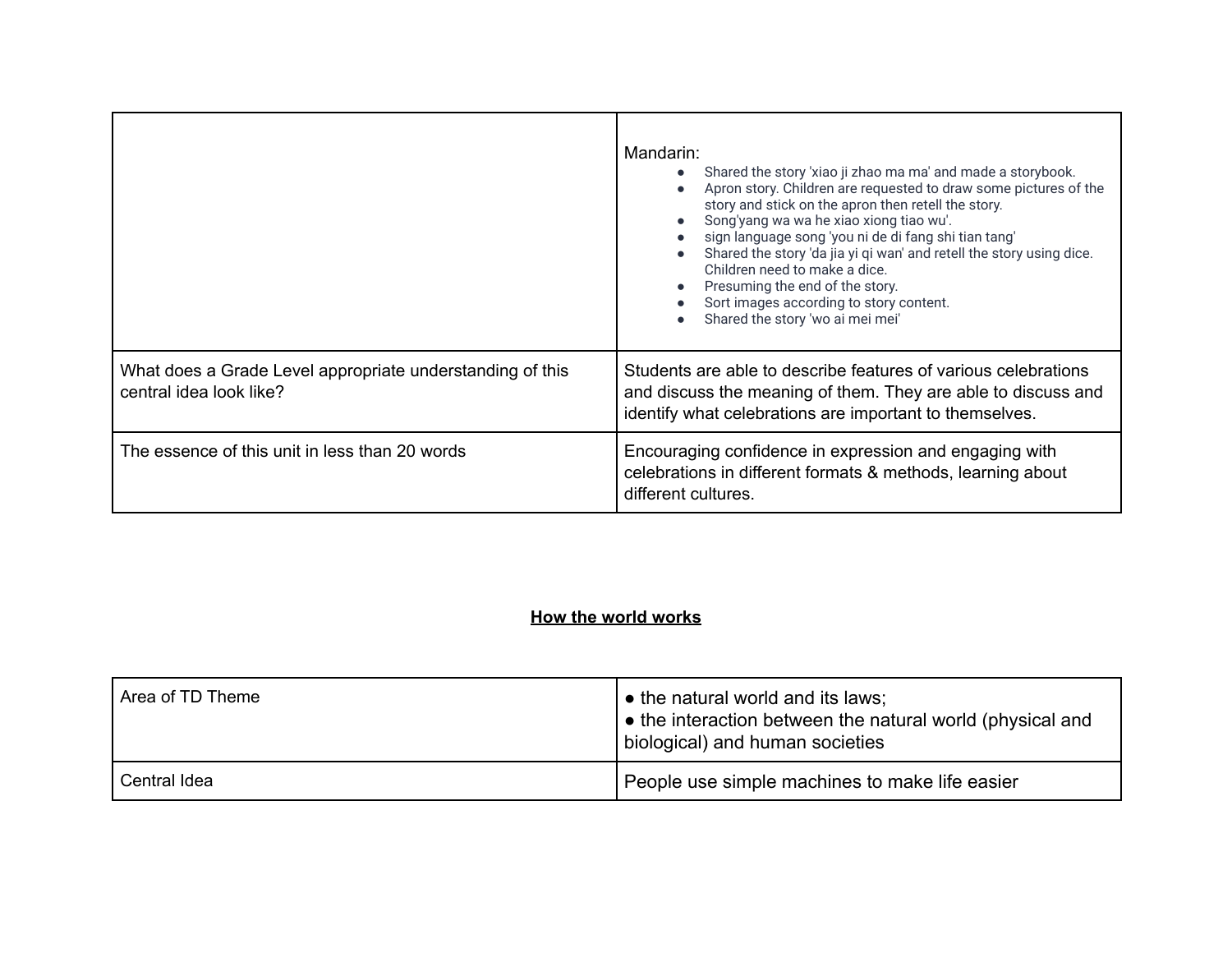| Key Concepts                                         | Form, Function, Change                                                                                                                                                                                                                                                                                                                       |
|------------------------------------------------------|----------------------------------------------------------------------------------------------------------------------------------------------------------------------------------------------------------------------------------------------------------------------------------------------------------------------------------------------|
| Related concepts                                     | Properties, behavior                                                                                                                                                                                                                                                                                                                         |
| Lines Inquiry                                        | • How simple machines work<br>• How simple machines help us<br>• Use of simple machines                                                                                                                                                                                                                                                      |
| Learner Profile                                      | Inquirer, Thinker                                                                                                                                                                                                                                                                                                                            |
| How Singapore will be used to facilitate the inquiry | Visit to play parks to use simple machines (see-saw,<br>wheelbarrow)<br>Science centre - simple machine experience                                                                                                                                                                                                                           |
| <b>Teacher Provocations</b>                          | Teacher brings in a silly idea and wait for children to engage<br>Moving a wheelchair - up ramps or not<br>Classroom materials set up<br>Outdoor simple machines<br>How do you lift heavy paint? (lever)<br>Design your own product using a simple machine to move a<br>lion.<br>Create an engineering design booklet                        |
| <b>Subject Focus</b>                                 | Science, Mathematics                                                                                                                                                                                                                                                                                                                         |
| <b>Subject Specific skills</b>                       | Use scientific vocabulary to explain their observations<br>and experiences.<br>Identify or generate a question or problem to be<br>explored.<br>Plan and carry out systematic investigations,<br>manipulating variables as necessary.<br>Make and test predictions.<br>Interpret and evaluate data gathered in order to draw<br>conclusions. |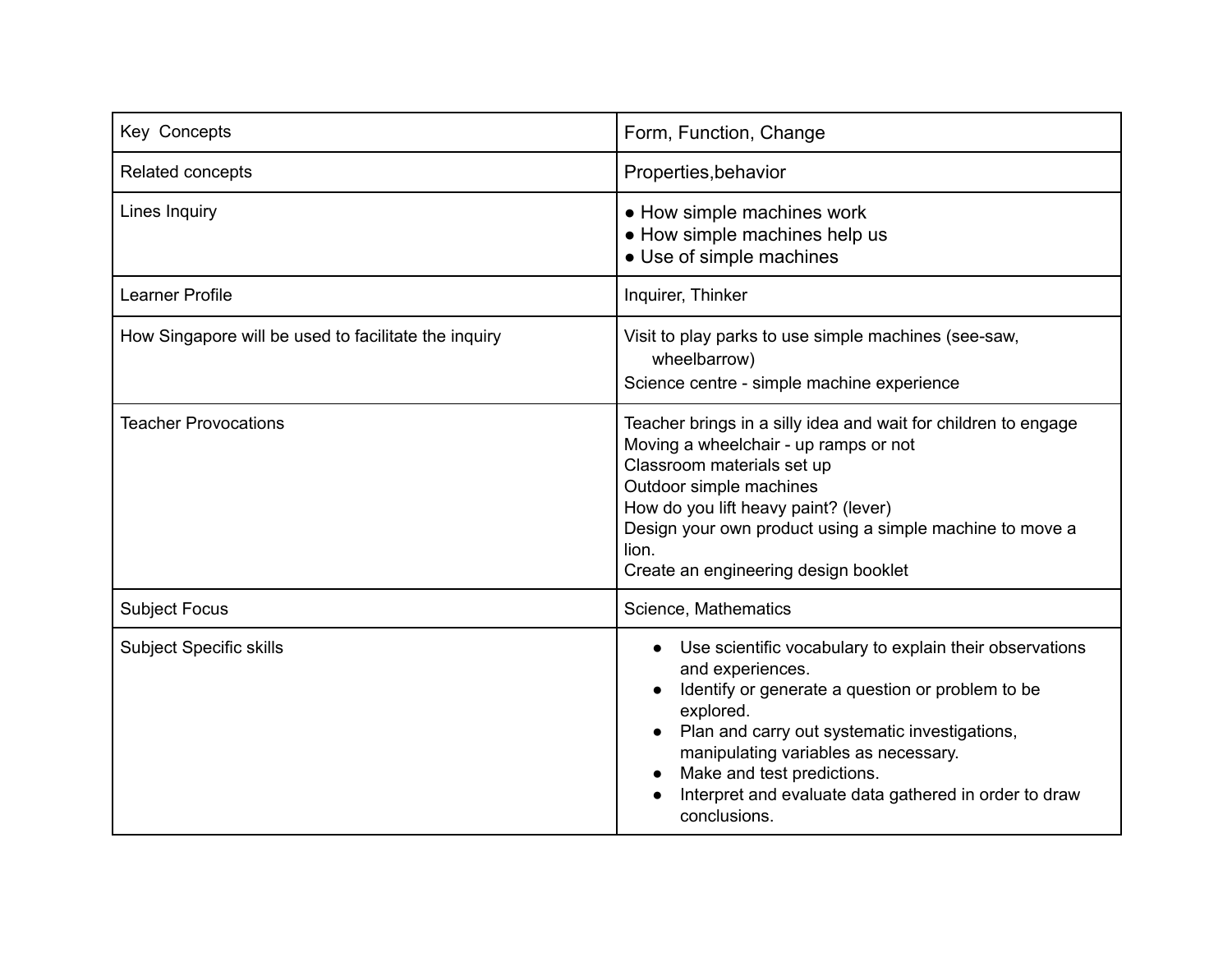|                                                                                      | Consider scientific models and applications of these<br>models (including their limitations)<br>Mathematics:<br>Identify and compare common 2D and 3D shapes to<br>make pictures and models<br>PE:<br>How machines help us through activity? What machines<br>assist us in our everyday activities? |
|--------------------------------------------------------------------------------------|-----------------------------------------------------------------------------------------------------------------------------------------------------------------------------------------------------------------------------------------------------------------------------------------------------|
| <b>Subject Specific Knowledge</b>                                                    | Science:<br>Apply understanding of basic properties of materials in<br>order to match materials to purpose<br><b>Mathematics</b><br>Identify and use common 2D and 3D shapes                                                                                                                        |
| Core ATL's                                                                           | <b>Research Skills:</b> Formulating Questions, Observing<br>Self-Management Skills: Fine Motor, Safety, Informed Choices<br><b>Thinking Skills: Acquisition of Knowledge</b>                                                                                                                        |
| Integrators contributions                                                            | Mandarin:<br>Learn unit vocabulary<br>Movement words<br>Positional words<br>Name shapes<br>Playground stories<br>Design:<br>Making wheel and axle toys<br>Solving problems using axles and spools to make<br>vehicles                                                                               |
| What does a Grade Level appropriate understanding of this<br>central idea look like? | Demonstrating how different machines can be used for different<br>purposes.                                                                                                                                                                                                                         |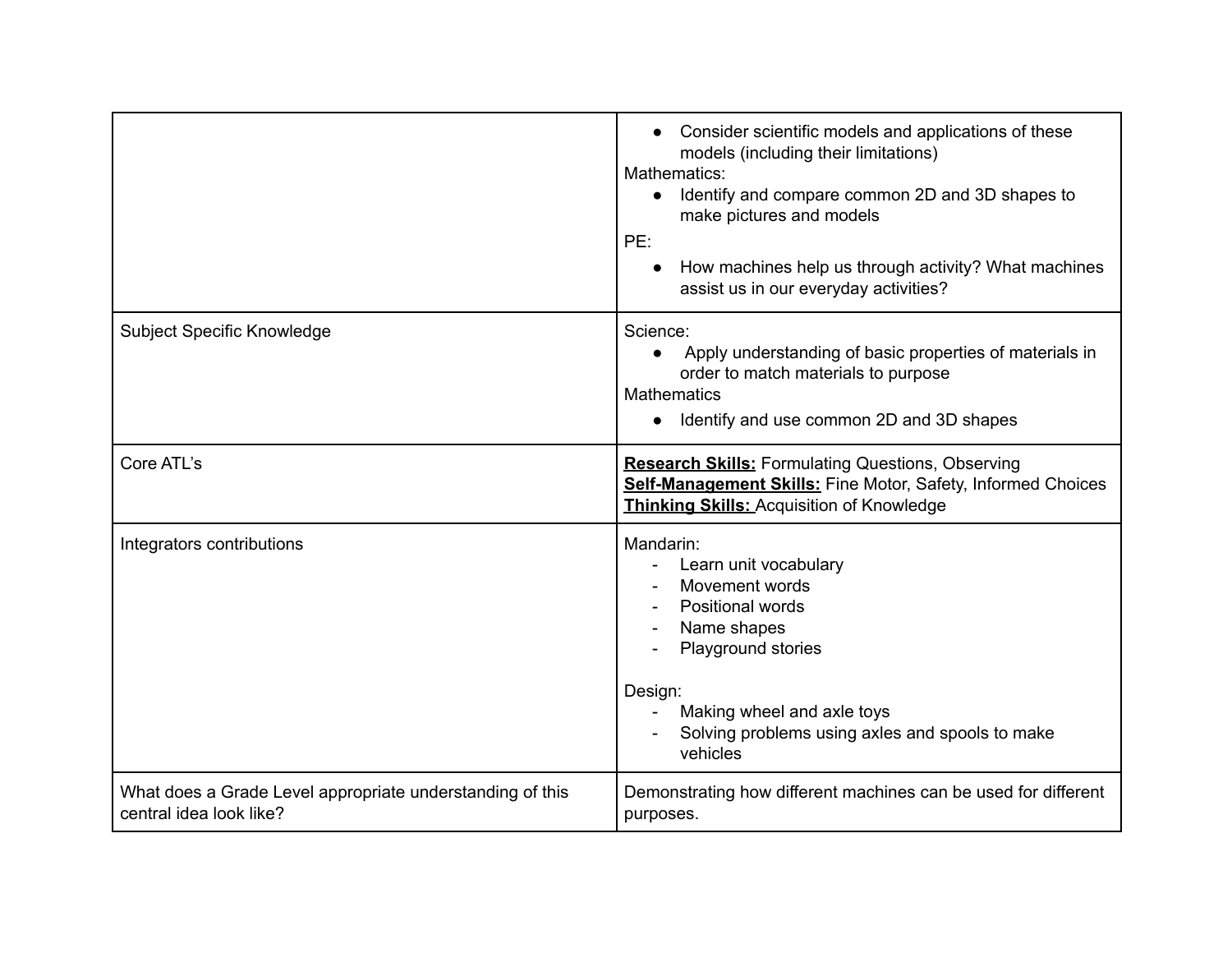| The essence of this unit in less than 20 words | For this unit, students explore different simple machines and<br>make determinations on the suitability of their use for different<br>purposes. |
|------------------------------------------------|-------------------------------------------------------------------------------------------------------------------------------------------------|
|------------------------------------------------|-------------------------------------------------------------------------------------------------------------------------------------------------|

# **Sharing the Planet**

| Area of TD Theme                                     | • rights and responsibilities in the struggle to share finite<br>resources with other people and with other living things                       |
|------------------------------------------------------|-------------------------------------------------------------------------------------------------------------------------------------------------|
| Central Idea                                         | Cycles affect the behaviour of living things                                                                                                    |
| Key Concepts                                         | Causation, Change and Reflection                                                                                                                |
| Related concepts                                     | systems, adaptation, ecosystem                                                                                                                  |
| Lines Inquiry                                        | • The effect of seasons on living things<br>• The way animals and humans adapt to the changes in<br>the season<br>• Factors that affect seasons |
| Learner Profile                                      | Principled, Knowledgeable,                                                                                                                      |
| How Singapore will be used to facilitate the inquiry | Sungei Buloh, botanic gardens for natural habitat, Snow City                                                                                    |
| <b>Teacher Provocations</b>                          | Children's books                                                                                                                                |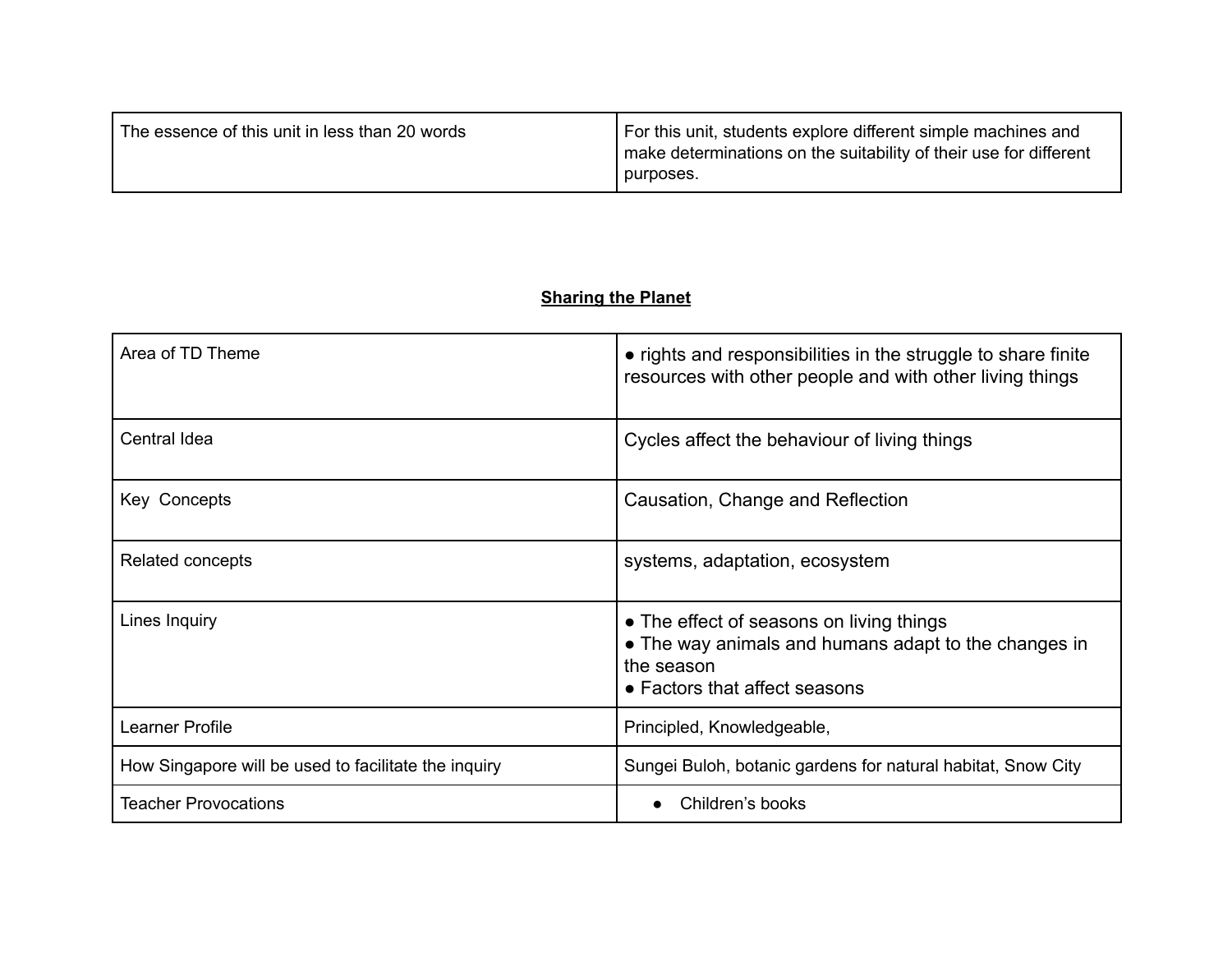|                                | Videos including animals<br>Writing an animal report<br>Snowy classroom - create "winter" in the classroom<br>Making seasons of the years out of natural materials<br>Changing the classroom space to reflect the seasons                                                                                     |
|--------------------------------|---------------------------------------------------------------------------------------------------------------------------------------------------------------------------------------------------------------------------------------------------------------------------------------------------------------|
| <b>Subject Focus</b>           | Science, Humanities, Math                                                                                                                                                                                                                                                                                     |
| <b>Subject Specific skills</b> | Science<br>Identify or generate a question or problem to be explored<br>$\bullet$<br>in relation to human impact on the natural environment.<br>Use scientific vocabulary to explain their observations<br>and experiences                                                                                    |
| Subject Specific Knowledge     | Science:<br>Observe the needs of living things that enable them to<br>stay healthy<br>Humanities:<br>Take responsibility for living things found in his or her<br>environment.                                                                                                                                |
| Core ATL's (TD Skills)         | <b>Research Skills: Observing.</b><br>Self-Management Skills: Codes of Behaviour, Informed<br>Choices.<br><b>Thinking Skills: Acquisition of Knowledge.</b><br><b>Social Skills: Accepting Responsibility, Respecting Others.</b><br><b>Communication Skills:</b> Listening, Speaking, Non-verbal,<br>Viewing |
| Integrators contributions      | Literacy (Library)<br>Mandarin                                                                                                                                                                                                                                                                                |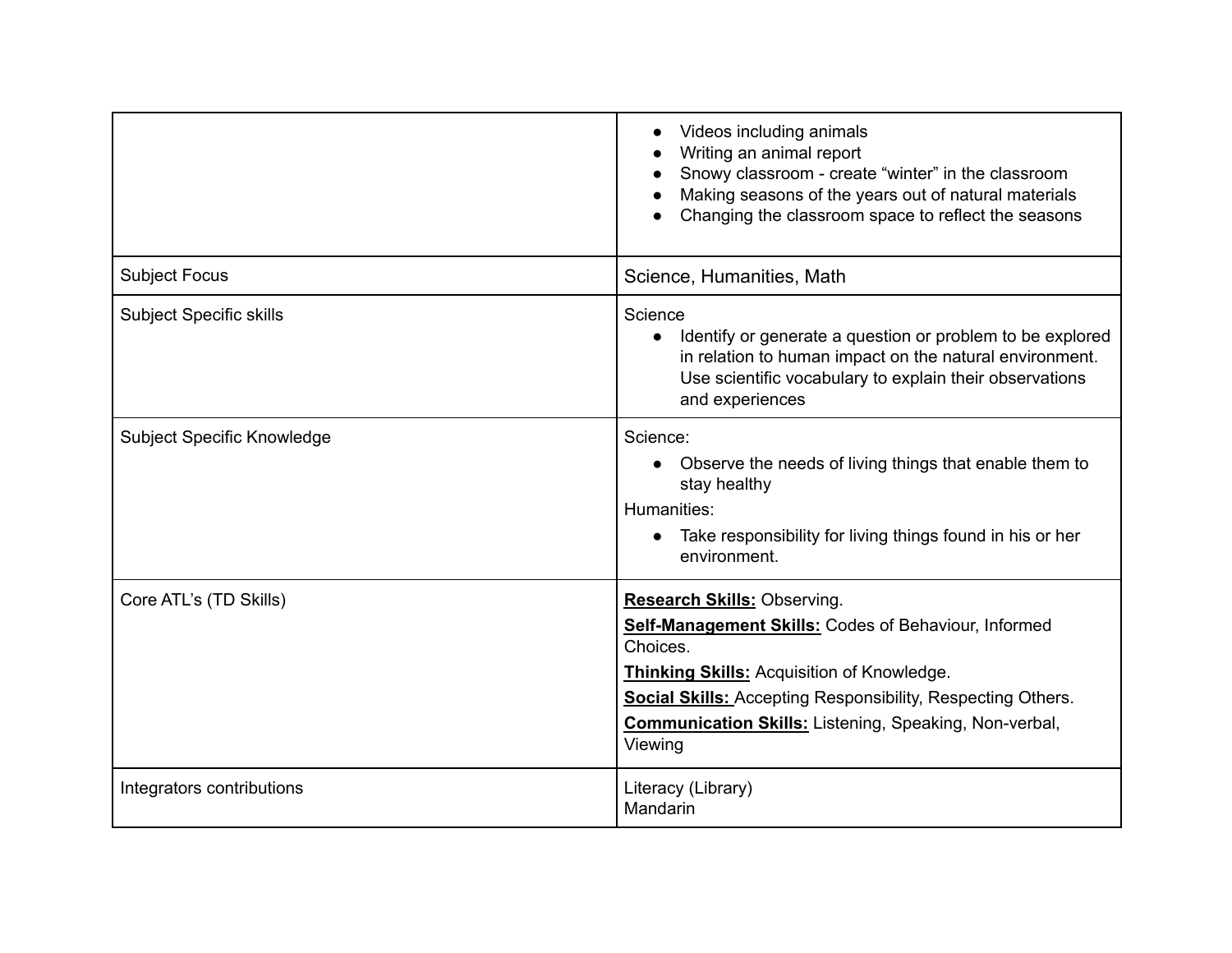| What does a Grade Level appropriate understanding of this<br>central idea look like? | Be mindful of our interactions with living things<br>Understanding that animals adapt to seasons (changes coat<br>colours) and humans can adapt/change to seasons (change<br>clothes, etc.) |
|--------------------------------------------------------------------------------------|---------------------------------------------------------------------------------------------------------------------------------------------------------------------------------------------|
| The essence of this unit in less than 20 words                                       | The consequences of helpful or hurtful interactions with living<br>things                                                                                                                   |

### **How we organize ourselves**

| Area of TD Theme | the interconnectedness of human-made systems and<br>communities<br>societal decision-making<br>$\bullet$                  |
|------------------|---------------------------------------------------------------------------------------------------------------------------|
| Central Idea     | Systems are developed to meet the needs of our<br>communities                                                             |
| Key Concepts     | Function<br>Connection                                                                                                    |
| Related concepts | Communication, systems                                                                                                    |
| Lines Inquiry    | • What our community is like<br>• How systems work<br>• Factors that affect the kinds of systems that can be<br>developed |
| Learner Profile  | Thinkers, Communicators, Risk-takers                                                                                      |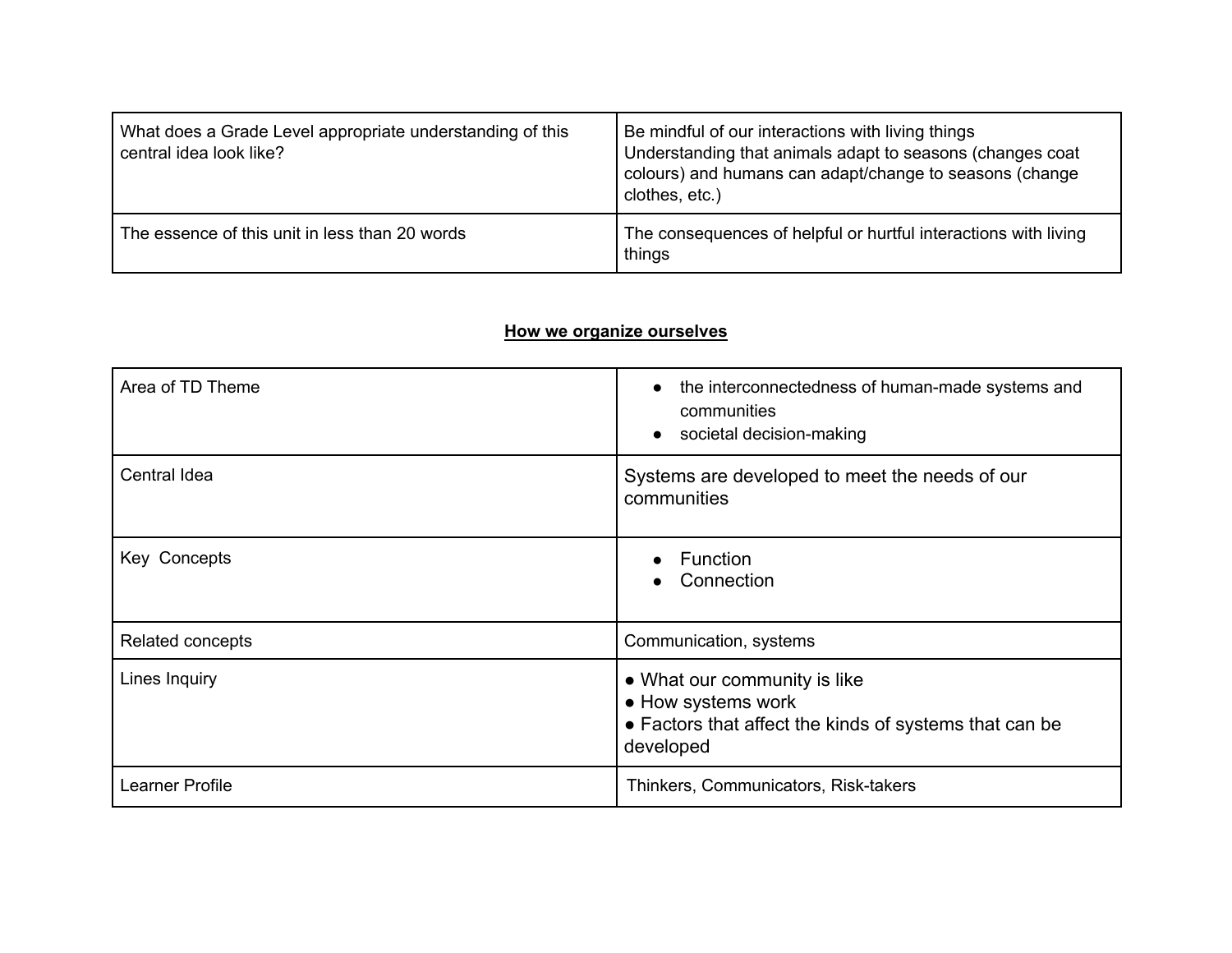| <b>Attitudes</b>                                     | Cooperation, commitment, enthusiasm                                                                                                                                                                                                                                                                                                                                              |
|------------------------------------------------------|----------------------------------------------------------------------------------------------------------------------------------------------------------------------------------------------------------------------------------------------------------------------------------------------------------------------------------------------------------------------------------|
| How Singapore will be used to facilitate the inquiry | Field trips to children inquiries into systems                                                                                                                                                                                                                                                                                                                                   |
| <b>Teacher Provocations</b>                          | • What does our community look like?<br>• What do the people in our community do?<br>• What is a system?<br>• What systems do we need?<br>• Why do we need systems?                                                                                                                                                                                                              |
| <b>Subject Focus</b>                                 | Humanities, Mathematics, PSPE, Mandarin and Literacy                                                                                                                                                                                                                                                                                                                             |
| <b>Subject Specific skills</b>                       | Mathematics:<br>• Directions and mapping<br>Humanities:<br>use and analyze evidence; identify roles, rights &<br>responsibilities in society; orientated in relation to place<br>and time                                                                                                                                                                                        |
| Subject Specific Knowledge                           | Mandarin:<br>• Roles in society vocabulary<br>Humanities (Geography):<br>• personal choices<br>Science (Living things):<br>• how & why we move & importance of movement<br>Mathematics (Shape & Space):<br>positional language<br>(Data handling): sorting, labelling, pictographs<br>PE:<br>How our choices affect us?<br>How our communities affect us physically and mentally |
| Core ATL's (TD Skills)                               | <b>Research Skills:</b> Collecting Data, Recording Data, Organizing<br>Data, Interpreting Data, Presenting Research.                                                                                                                                                                                                                                                             |